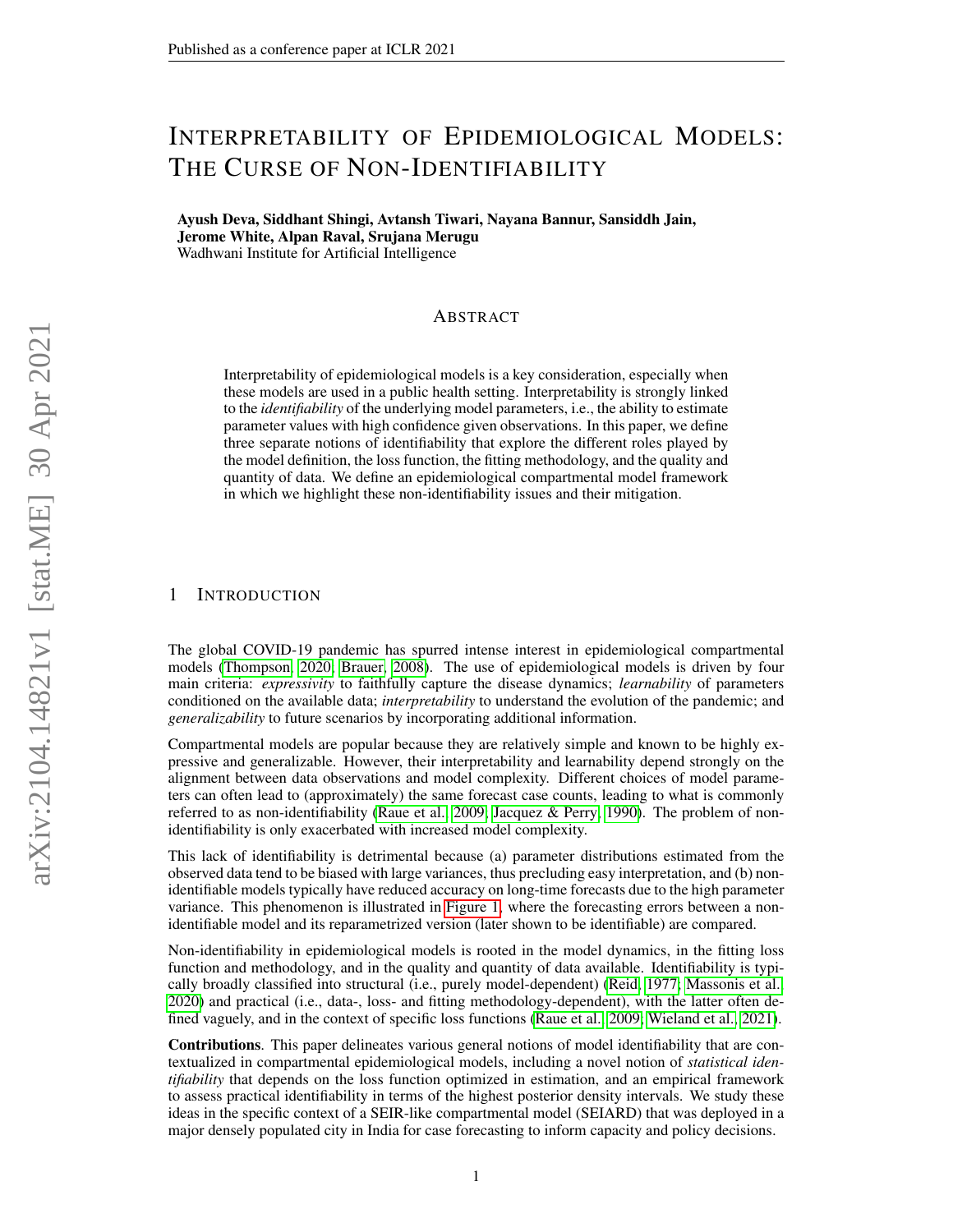

<span id="page-1-0"></span>Figure 1: Forecast error. [Section 3](#page-2-0) defines "Original" and "Reparam."

<span id="page-1-1"></span>Table 1: Notions of identifiability.

# <span id="page-1-2"></span>2 NOTIONS OF IDENTIFIABILITY

Consider a dynamical system M characterized by  $\dot{x} = f(x, \theta)$ , where x is the system state, x the time derivative, and  $\theta$  the parameters. Let  $y(t) = g(x(t), \theta)$  be the observation function that maps state x to observations at time t. Combining these, we may express  $y(t) = h(x_0, \theta, t)$ , where  $x_0$ is the initial state. Epidemiological compartmental models are dynamical systems in which states correspond to compartmental population counts, with a subset or aggregates of these counts being observed. We consider three notions of identifiability for such a system [\(Table 1\)](#page-1-1).

**Structural Identifiability.** We say that a parameter  $\theta_i$  in a model M is structurally identifiable if for any  $\theta$  in the domain,  $h(\hat{x}_0, \hat{\theta}, t) = h(x_0, \theta, t) \forall t \implies \hat{\theta}_i = \theta_i$ , i.e., distinct parameter choices result in distinct observation series. Note that in partially observable systems, this notion of identifiability also applies to components of the initial state  $x_0$  that are not observed. In linear timeinvariant systems (LTI), where  $\dot{x} = B(\theta)x$  and  $y = C(\theta)x$ , the resulting solution takes the form  $x = e^{B(\theta)t}x_0$ . Structural identifiability for this case is characterized in terms of the properties of  $B(\theta)$  and  $C(\theta)$  [\(Kalman, 1959;](#page-4-6) [Sontag, 2013\)](#page-4-7). Recent works [\(Martinelli, 2020;](#page-4-8) [Villaverde, 2019;](#page-4-9) [Massonis et al., 2020\)](#page-4-5) extend these results to nonlinear systems and SEIR model variants.

Statistical Identifiability. We propose a new notion of identifiability that depends both on the parametric form of the model and the statistical estimation process. Let  $y_M(t) = h(x_0, \theta, t)$  denote the model output and  $y_D(t)$  the observations over a finite time horizon  $t \in [t_b, t_e]$ . Parameter estimation given the observations is carried out by optimizing a loss function  $\mathscr{L}(\cdot)$ , i.e.,  $\theta^*$  $\arg\min_{\theta \in \Theta} \mathcal{L}_D(\theta) = \arg\min_{\theta \in \Theta} \sum_{t=t_b}^{t_e} \mathcal{L}(y_D(t), y_M(t))$ . We consider a parameter-wise loss function, called the *profile-likelihood* (PL) of  $\theta_i$  [\(Raue et al., 2009\)](#page-4-2), defined as where  $\theta_{-i} = \theta \setminus \theta_i$ denotes the complementary set of parameters. We say a parameter  $\theta_i$  is *statistically identifiable* within a domain  $\Theta_i$  if  $\mathscr{L}_D^i(\theta_i)$  is strictly convex with respect to  $\theta_i \in \Theta_i$ . Though this ensures a unique global optimum, it does not necessarily imply joint convexity of  $\mathscr{L}_D$  with respect to  $\theta$ .

Clearly, statistical identifiability implies structural identifiability, but the converse is not always true. For example, a loss function with a flat extended minimum will lead to lack of statistical identifiability even though the model itself is structurally identifiable. However, structural identifiability does imply statistical identifiability for a LTI system with a strictly convex loss function, when the number of observations at distinct times in  $D$  is at least equal to the rank of the observability matrix [\(Villaverde, 2019;](#page-4-9) [Kalman, 1959\)](#page-4-6). The proof follows from the strict convexity of the loss function, the convexity of the solution  $e^{B(\theta)t}x_0$  itself, and the fact that the composition of a convex function with a convex non-decreasing function remains convex [\(Boyd et al., 2004\)](#page-4-10).

**Practical Identifiability Intervals.** Models could be both structurally and statistically identifiable, but parameter fitting could nevertheless present practical challenges, related to application-specific tolerance to error on the fitted parameters [\(Roosa & Chowell, 2019\)](#page-4-11). This situation is captured through the notion of *practical identifiability*. Given a model M, data D, loss function  $\mathcal{L}_D$ , and fitting method H, let  $p_D(\theta_i)$  be the resulting posterior distribution of  $\theta_i$ . Following [Raue et al.](#page-4-2) [\(2009\)](#page-4-2), we characterize practical identifiability in terms of the  $\alpha$ -identifiability intervals of the parameters, in two different ways.

The first approach defines this interval in terms of level sets of the loss function, i.e.,  $J_{PL}^i(\alpha, \mathscr{L}_D, H) = \{\theta_i | \mathscr{L}_D^i(\theta_i) \leq \mathscr{L}_D^{\alpha}\}\$ , where  $\mathscr{L}_D^{\alpha}$  is the  $\alpha$ -quantile of  $\mathscr{L}_D(\cdot)$ , defined as the level set with probability mass  $\alpha$  as given by the posterior distribution. The special case of the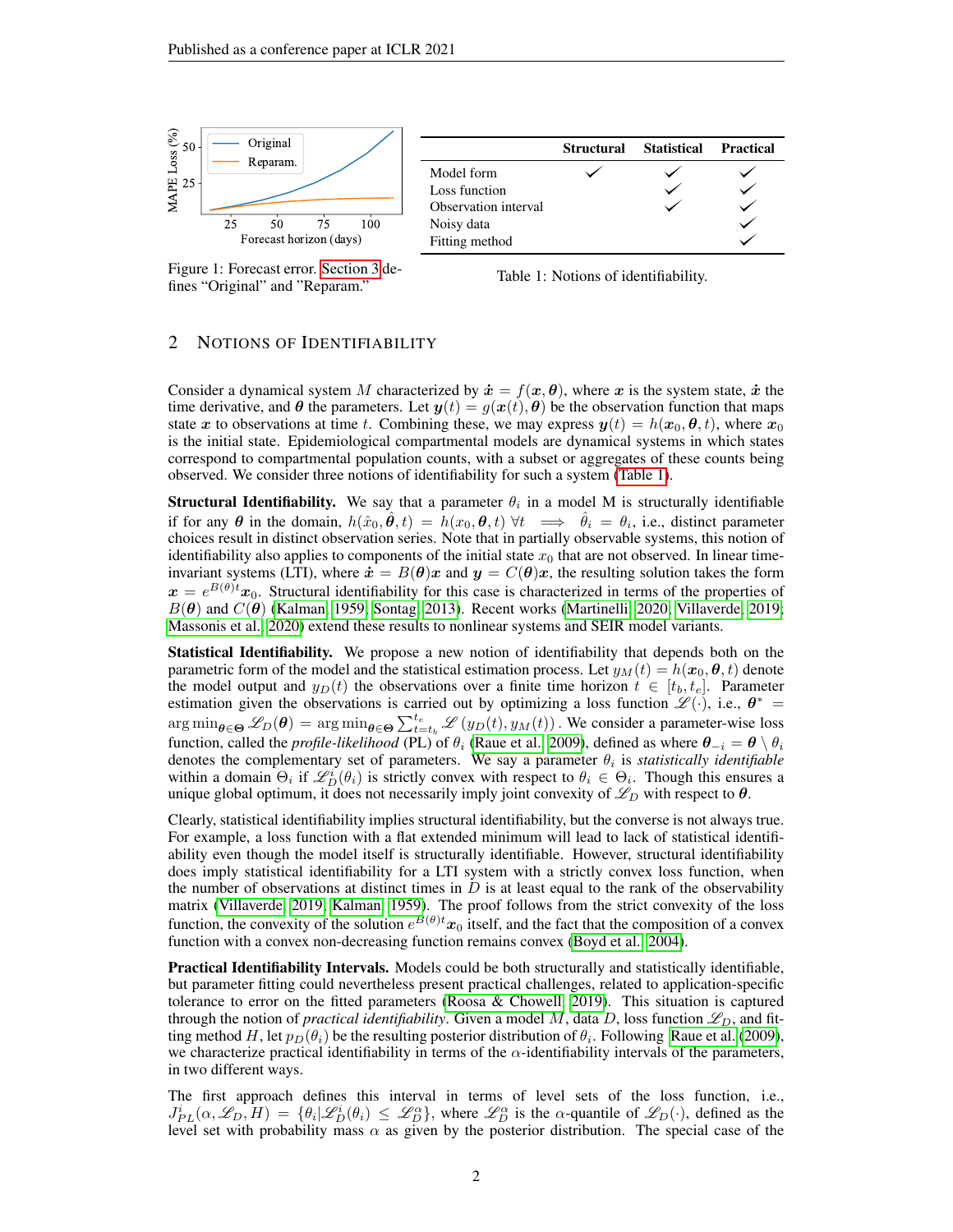<span id="page-2-1"></span>

Figure 2: SEIARD Model. Figure 3: SEIARD Dynamics Matrix (LTI when  $S \simeq N$ )

squared loss where  $\mathcal{L}_D^{\alpha}$  is the sum of  $\mathcal{L}_D(\theta^*)$  and the  $\alpha$ -quantile of  $\chi^2$  distribution with a single degree of freedom is discussed in [\(Wieland et al., 2021;](#page-5-0) [Raue et al., 2013\)](#page-4-12).

The second, Bayesian approach defines the  $\alpha$ -identifiability interval  $J_{PP}^i(\alpha, \mathscr{L}_D, H)$  as a *highest posterior density interval* (HPDI) [\(Wright, 1986\)](#page-5-1) with probability mass  $\alpha$ . When  $\mathscr{L}_D^i(\cdot)$  is strictly convex in  $\theta_i$  and the marginal posterior distribution  $p_D^i(\theta_i)$  is monotonically decreasing with respect to  $\mathcal{L}_D^i(\cdot)$ , the two definitions can be shown to be equivalent based on the convexity properties and one-one association of the corresponding level sets [\(Boyd et al., 2004\)](#page-4-10). Empirical analysis in [Raue](#page-4-12) [et al.](#page-4-12) [\(2013\)](#page-4-12) suggests a similar relationship. See [Section A.4](#page-7-0) for a detailed analysis.

## <span id="page-2-0"></span>3 NON-IDENTIFIABILITY IN EPIDEMIOLOGICAL MODELS

SEIARD Model. [Figure 2](#page-2-1) shows the SEIARD model, which is an extension of the well-known SEIR model [\(Hethcote, 2000\)](#page-4-13). The S (Susceptible), E (Exposed), and I (Infectious) compartments and their associated parameters (transmission rate  $\beta$ , incubation period  $T_{\text{inc}} = \sigma^{-1}$ , and infectious period  $T_{\text{inf}} = \gamma^{-1}$ ) are defined as in the SEIR model. The post-infectious stage consists of parallel paths through  $A_{\text{fatal}}$  or  $A_{\text{recov}}$ , depending on the eventual outcome: fatality (D) with probability  $P_{\text{fatal}}$  or recovery  $(\mathbf{R})$ , with  $T_{\text{fatal}}$  and  $T_{\text{recov}}$  being the respective time durations. Observed case counts are mapped to compartment populations as follows: recovered cases (R)=  $|\mathbf{R}|$ , deceased cases (D)=  $|\mathbf{D}|$ , active cases (A)=  $|\mathbf{A}_{\text{recov}}| + |\mathbf{A}_{\text{fatal}}|$ . Defining state  $x = (S, E, I, A_{\text{recov}}, A_{\text{fatal}}, R, D)$  and observations  $y = (A_{\text{recov}} + A_{\text{fatal}}, R, D)$ , the model dynamics [\(Figure 3\)](#page-2-1) reduces to that of an LTI [\(Kalman, 1959\)](#page-4-6) in the early stages of the epidemic, because one can then set  $S \simeq N$  to first approximation, thus yielding  $\hat{S} = -\beta SI/N \simeq -\beta I$ .

Parameter Estimation. In our experiments, synthetic data was simulated from the SEIARD model using realistic parameters [\(Section A.3\)](#page-7-1). We treat the initial state values of  $\mathbf{E}$  ( $E_0$ ) and  $\mathbf{I}$  ( $I_0$ ) compartments as unobserved parameters. We estimate model parameters (including  $E_0$  and  $I_0$ ) by optimizing the mean absolute percentage error (MAPE) between the true and predicted values for each of the three observed time series in  $y$  as well as that of the total count (sum of these three). Fitting is performed using two different approaches: Sequential Model Based Optimization (SMBO) based on Tree-structured Parzen Estimators as implemented in the HyperOpt library [\(Bergstra et al., 2013\)](#page-4-14), and an MCMC-based sampling approach (see [Section A.2\)](#page-6-0).

Identifiability in SEIARD Model. Structural identifiability analysis similar to that in [Massonis](#page-4-5) [et al.](#page-4-5) [\(2020\)](#page-4-5) indicates that the SEIARD model is structurally non-identifiable. This may be attributed to the unobserved compartments  $(E, I)$  as well as the split between  $A_{\text{recov}}$  and  $A_{\text{fatal}}$ . A larger fatality rate with a larger delay  $T_{\text{fatal}}$  would be indistinguishable from a smaller fatality with a smaller delay just by observing the active, deceased and recovery counts. This structural non-identifiability also manifests as *statistical non-identifiability*, as can be seen in the shape of the profile likelihood curves corresponding to the non-reparametrized (Original) SEIARD model in [Figure 4\(a\)](#page-3-0) and [4\(b\).](#page-3-0) Similarly, the confidence intervals of the parameters of this model, as shown in [Figure 4\(a\), 4\(b\),](#page-3-0) and [4\(d\),](#page-3-0) are broad, indicating considerable *practical non-identifiability*.

Improving Identifiability in SEIARD Model. Non-identifiability in dynamical systems can often be attributed to correlated parameters. [Figure 4\(e\)](#page-3-0) shows the correlation between parameters constructed using samples from the joint posterior distribution. A common way [\(Joubert et al., 2020\)](#page-4-15) to reduce non-identifiability is thus through reparameterization of models by constraining a parameter subset. The choice of parameters to constrain may be informed by secondary information sources. For epidemiological models, parameters such as the incubation period  $T_{\text{inc}}$ , infectious period  $T_{\text{inf}}$ ,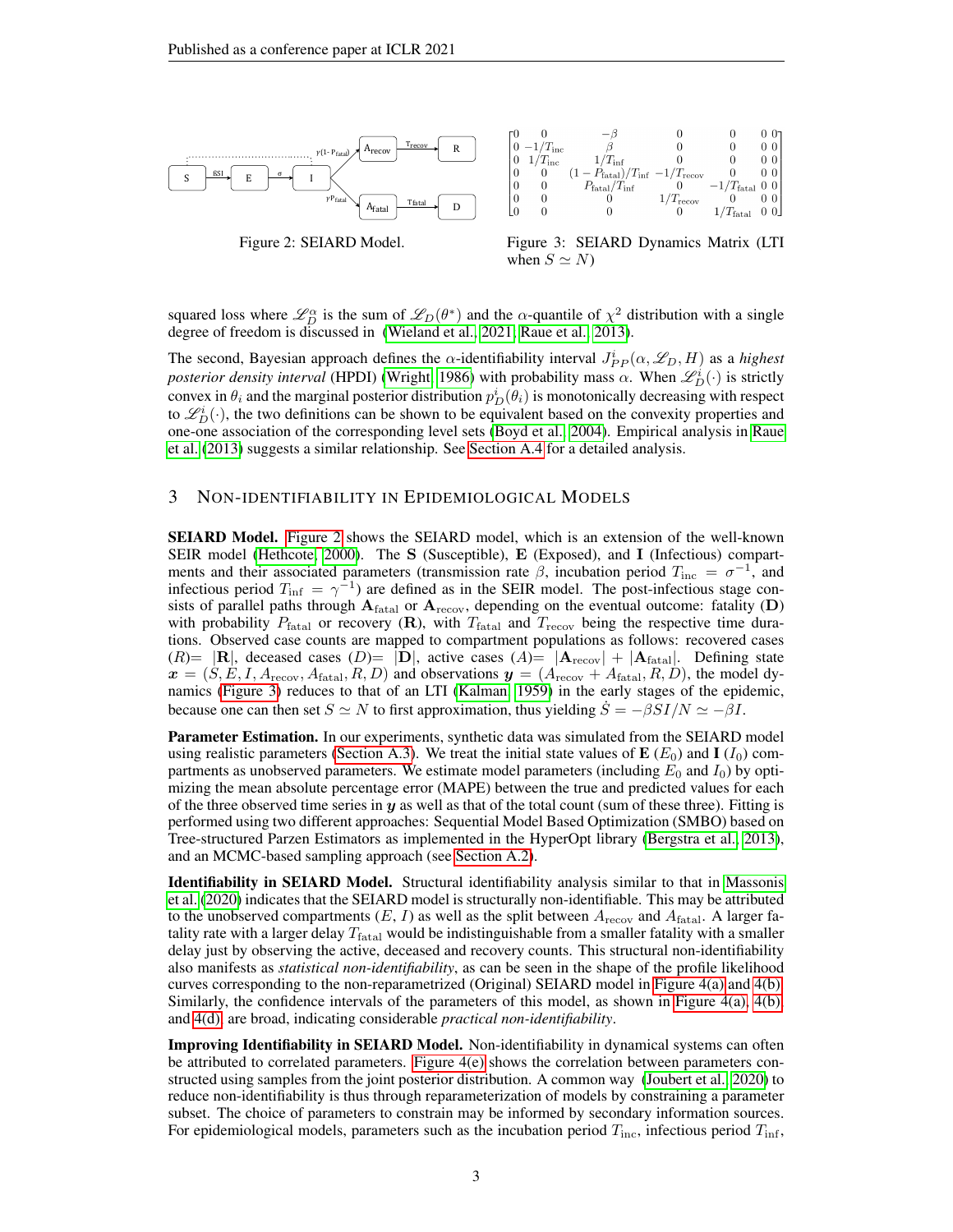<span id="page-3-0"></span>

Figure 4: Panels [\(a\)](#page-3-0) and [\(b\)](#page-3-0) show PL curves for  $P_{\text{fatal}}$  and  $\beta$  respectively. The horizontal black line depicts the 95% quantile loss as defined in [Section 2,](#page-1-2) while the vertical gray lines are the true values given in [Section A.3.](#page-7-1) Error bars indicate confidence intervals based on where the curves intersect the black line; an arrow head indicates that the interval extends beyond the plotted range. Panel [\(c\)](#page-3-0) shows the negative logarithm of the posterior density of  $\beta$ ; the corresponding posterior density is shown in panel [\(d\).](#page-3-0) Error bars in [\(d\)](#page-3-0) refer to the  $95\%$ -HPDI [\(Section 2\)](#page-1-2) of  $\beta$ . Panel [\(e\)](#page-3-0) is the correlation matrix of parameter samples obtained via MCMC sampling for the Original model. Panel [\(f\)](#page-3-0) shows PL curves of  $\beta$  for the Reparam. model for different training durations.

and the time to death  $T<sub>fatal</sub>$  can be estimated from medical literature or line lists of representative case data. A model where these parameters are fixed to their true values (see [Section A.3\)](#page-7-1) is referred to as the reparameterized (Reparam.) SEIARD model, which can be shown to be structurally identifiable [\(Massonis et al., 2020\)](#page-4-5). The PL curves for the reparameterized model in [Figure 4\(a\)](#page-3-0) and [4\(b\),](#page-3-0) and the posterior density plot in [Figure 4\(d\)](#page-3-0) have relatively tighter confidence intervals, indicating an improvement in practical identifiability. Additionally, [Figure 4\(c\)](#page-3-0) empirically indicates that the PL curves and the negative logarithm of the posterior density give similar information.

Data Dependence of Identifiability [Figure 4\(f\)](#page-3-0) shows the PL curves for the reparameterized model with various training durations, indicating increased practical identifiability with more observations. A larger set of observations may therefore serve to further fine-tune parameters in such a setting.

# 4 CONCLUSIONS AND FUTURE WORK

We presented a novel framework to analyze identifiability of model parameters in epidemiological models, using the various lenses of model structure, loss functions and fitting methodology, and data. While the notions of structural and statistical identifiability are useful for detecting and resolving non-identifiability in an analytic fashion via reparameterization, practical identifiability intervals function as an effective tool for fine-tuning the parameter estimation process. We present these ideas and empirical results in the specific context of the SEIARD compartmental model. In the future, we plan to explore connections between different types of identifiability and empirically analyze the identifiability of multiple SEIR variants on real and synthetic data.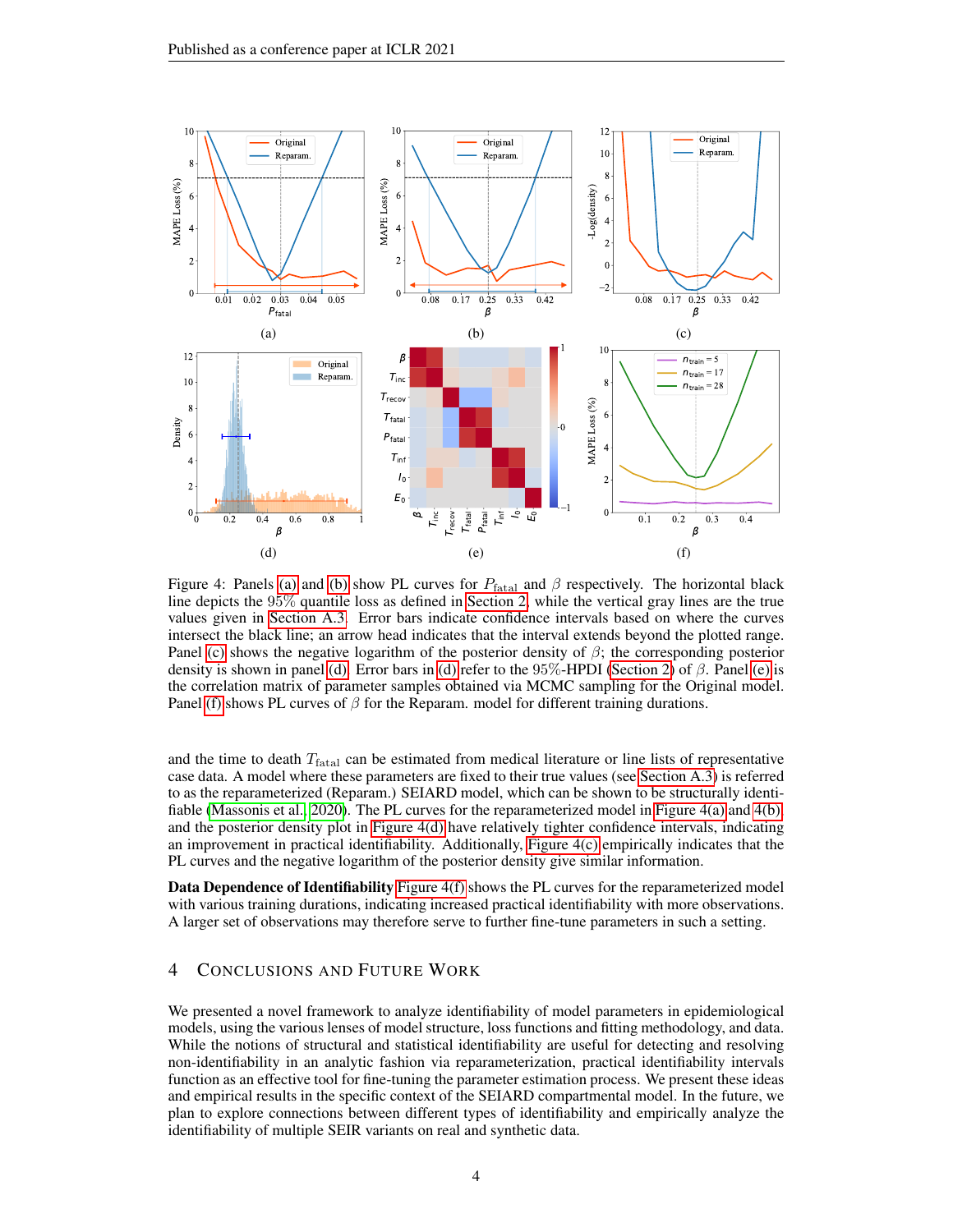#### ACKNOWLEDGMENTS

This study is made possible by the generous support of the American People through the United States Agency for International Development (USAID). The work described in this article was implemented under the TRACETB Project, managed by WIAI under the terms of Cooperative Agreement Number 72038620CA00006. The contents of this manuscript are the sole responsibility of the authors and do not necessarily reflect the views of USAID or the United States Government. This work is co-funded by the Bill and Melinda Gates Foundation, Fondation Botnar and CSIR - Institute of Genomics and Integrative Biology.

This work was enabled by several partners through the informal COVID19 data science consortium, most notably a group of volunteer data scientists under the umbrella group 'Data Science India vs. COVID'. We would like to thank the Smart Cities Mission for providing early impetus to this work, the Brihanmumbai Municipal Corporation and the Integrated Disease Surveillance Program (Jharkhand) for their support.

## **REFERENCES**

- <span id="page-4-14"></span>J. Bergstra et al. Making a science of model search: Hyperparameter optimization in hundreds of dimensions for vision architectures. In *Intl. conf. on machine learning*, pp. 115–123, 2013.
- <span id="page-4-10"></span>Stephen Boyd, Stephen P Boyd, and Lieven Vandenberghe. *Convex optimization*. Cambridge university press, 2004.
- <span id="page-4-1"></span>Fred Brauer. Compartmental models in epidemiology. In *Mathematical epidemiology*, pp. 19–79. Springer, 2008.
- <span id="page-4-13"></span>Herbert W Hethcote. The mathematics of infectious diseases. *SIAM review*, 42(4):599–653, 2000. doi: 10. 1137/S0036144500371907.
- <span id="page-4-3"></span>John A Jacquez and Timothy Perry. Parameter estimation: local identifiability of parameters. *American Journal of Physiology-Endocrinology and Metabolism*, 258(4):E727–E736, 1990.
- <span id="page-4-15"></span>D Joubert, JD Stigter, and J Molenaar. An efficient procedure to assist in the re-parametrization of structurally unidentifiable models. *Mathematical biosciences*, 323:108328, 2020.
- <span id="page-4-6"></span>Rudolf Kalman. On the general theory of control systems. *IRE Transactions on Automatic Control*, 4(3): 110–110, 1959.
- <span id="page-4-8"></span>Agostino Martinelli. Rank conditions for observability and controllability for time-varying nonlinear systems. *arXiv preprint arXiv:2003.09721*, 2020.
- <span id="page-4-5"></span>Gemma Massonis, Julio R Banga, and Alejandro F Villaverde. Structural identifiability and observability of compartmental models of the COVID-19 pandemic. *Annual reviews in control*, 2020.
- <span id="page-4-2"></span>Andreas Raue, Clemens Kreutz, Thomas Maiwald, Julie Bachmann, Marcel Schilling, Ursula Klingmuller, and ¨ Jens Timmer. Structural and practical identifiability analysis of partially observed dynamical models by exploiting the profile likelihood. *Bioinformatics*, 25(15):1923–1929, 2009.
- <span id="page-4-12"></span>Andreas Raue, Clemens Kreutz, Fabian Joachim Theis, and Jens Timmer. Joining forces of Bayesian and frequentist methodology: a study for inference in the presence of non-identifiability. *Philosophical Transactions of the Royal Society A: Mathematical, Physical and Engineering Sciences*, 371(1984):20110544, 2013.
- <span id="page-4-4"></span>J Reid. Structural identifiability in linear time-invariant systems. *IEEE Transactions on Automatic Control*, 22 (2):242–246, 1977.
- <span id="page-4-11"></span>Kimberlyn Roosa and Gerardo Chowell. Assessing parameter identifiability in compartmental dynamic models using a computational approach: application to infectious disease transmission models. *Theoretical Biology and Medical Modelling*, 16(1):1–15, 2019.
- <span id="page-4-7"></span>Eduardo D Sontag. *Mathematical control theory: deterministic finite dimensional systems*, volume 6. Springer Science & Business Media, 2013.
- <span id="page-4-0"></span>Robin N Thompson. Epidemiological models are important tools for guiding COVID-19 interventions. *BMC medicine*, 18(1):1–4, 2020.
- <span id="page-4-9"></span>Alejandro F Villaverde. Observability and structural identifiability of nonlinear biological systems. *Complexity*, 2019, 2019.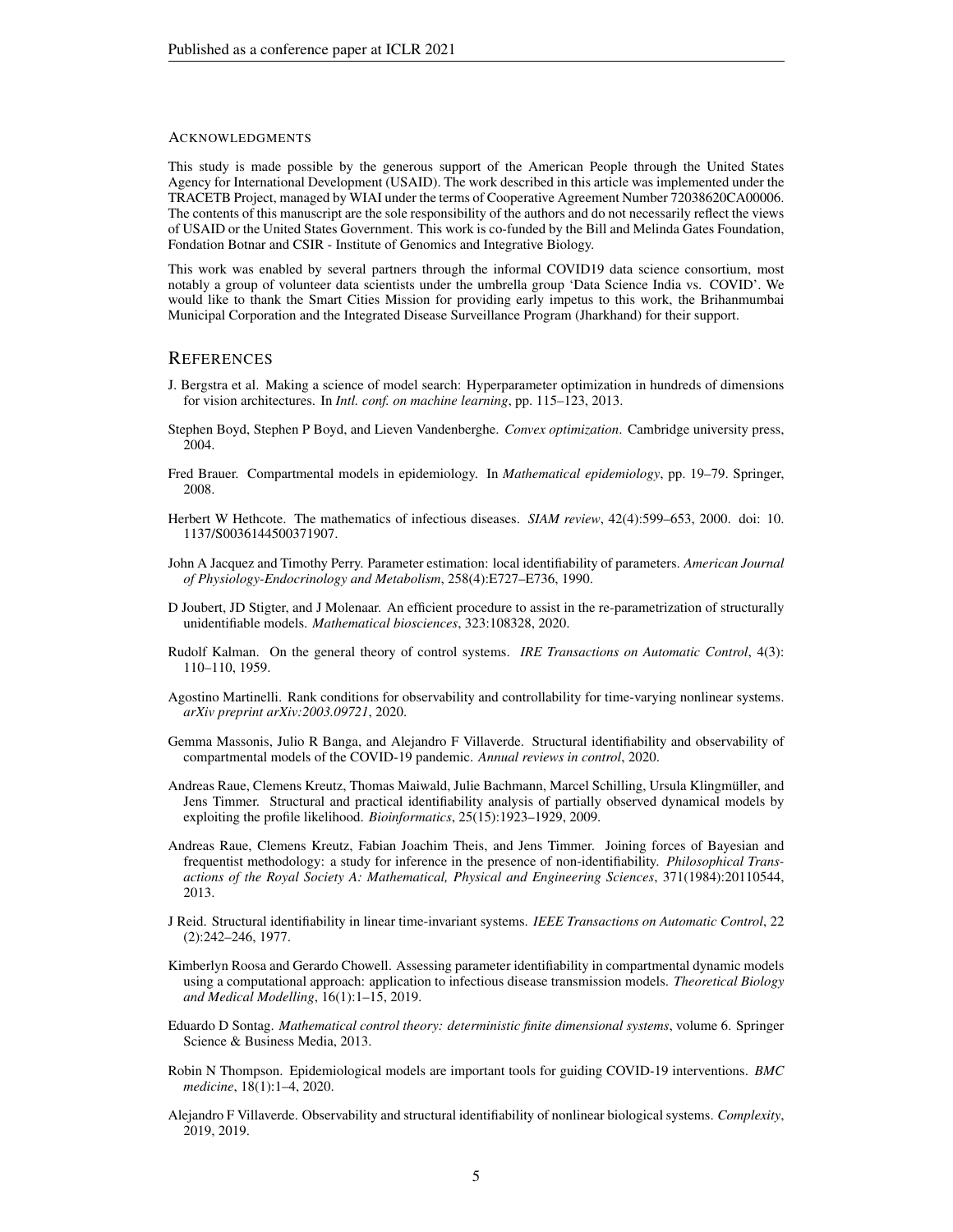<span id="page-5-0"></span>Franz-Georg Wieland, Adrian L Hauber, Marcus Rosenblatt, Christian Tönsing, and Jens Timmer. On structural and practical identifiability. *arXiv preprint arXiv:2102.05100*, 2021.

<span id="page-5-1"></span>DE Wright. A note on the construction of highest posterior density intervals. *Journal of the Royal Statistical Society: Series C (Applied Statistics)*, 35(1):49–53, 1986.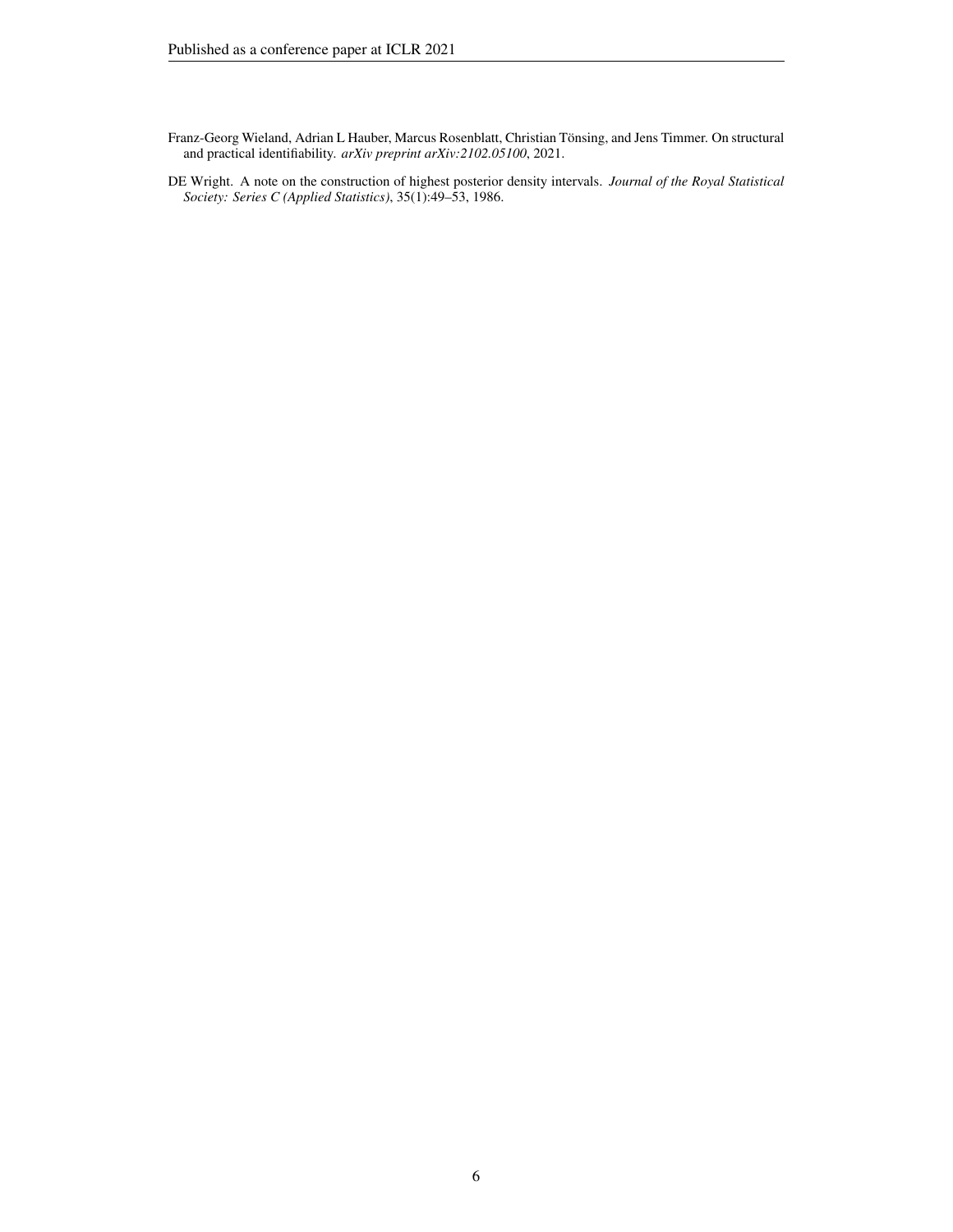# A APPENDIX

## A.1 SEIARD MODEL DYNAMICS

The dynamical equations governing the transitions in SEIARD model [\(Figure 2\)](#page-2-1) are

$$
\frac{dS}{dt} = -\beta \frac{IS}{N}; \quad \frac{dE}{dt} = \beta \frac{IS}{N} - \sigma E; \quad \frac{dI}{dt} = \sigma E - \gamma I,\tag{1}
$$

$$
\frac{dA_{\text{recov}}}{dt} = (1 - P_{\text{fatal}}) \cdot \gamma I - \frac{A_{\text{recov}}}{T_{\text{recov}}},\tag{2}
$$

$$
\frac{dA_{\text{fatal}}}{dt} = P_{\text{fatal}} \cdot \gamma I - \frac{A_{\text{fatal}}}{T_{\text{fatal}}},\tag{3}
$$

$$
\frac{dR}{dt} = \frac{A_{\text{recov}}}{T_{\text{recov}}}; \frac{dD}{dt} = \frac{A_{\text{fatal}}}{T_{\text{fatal}}},\tag{4}
$$

where N is the city population,  $\beta$ ,  $\sigma$ , and  $\gamma$  are the standard epidemiological parameters for a SEIR model,  $P_{\text{fatal}}$  is the transition probability to the mortality branch, and  $T_{\text{recov}}$  and  $T_{\text{fatal}}$  are timescales that govern transitions out of the  $A_{\text{recov}}$  and  $A_{\text{fatal}}$  compartments. Variables  $S, E, I, A_{\text{recov}}, A_{\text{fatal}}, R, D$  denote the populations of the similarly named compartments.

In the early stages of the epidemic, when  $S \simeq N$ , the model dynamics reduces to that of an LTI, with  $\dot{x} =$  $B(\theta)x$  and  $y = C(\theta)x$ . For our model, we have  $B(\theta)$  and  $C(\theta)$  as shown below:

$$
B(\theta) = \begin{bmatrix} 0 & 0 & -\beta & 0 & 0 & 0 \\ 0 & -1/T_{\text{inc}} & \beta & 0 & 0 & 0 \\ 0 & 1/T_{\text{inc}} & 1/T_{\text{inf}} & 0 & 0 & 0 \\ 0 & 0 & (1 - P_{\text{fatal}})/T_{\text{inf}} & -1/T_{\text{recov}} & 0 & 0 \\ 0 & 0 & P_{\text{fatal}}/T_{\text{inf}} & 0 & -1/T_{\text{fatal}} & 0 \\ 0 & 0 & 0 & 1/T_{\text{recov}} & 0 & 0 \\ 0 & 0 & 0 & 1/T_{\text{real}} & 0 & 0 \\ 0 & 0 & 0 & 0 & 1/T_{\text{flat}} & 0 \\ 0 & 0 & 0 & 0 & 1/T_{\text{flat}} & 0 \\ 0 & 0 & 0 & 0 & 1/T_{\text{flat}} & 0 \\ 0 & 0 & 0 & 0 & 1/T_{\text{flat}} & 0 \\ 0 & 0 & 0 & 0 & 1/T_{\text{flat}} & 0 \\ 0 & 0 & 0 & 0 & 0 & 1 \end{bmatrix}
$$

## <span id="page-6-0"></span>A.2 MCMC IMPLEMENTATION DETAILS

Let  $X[t] = [X_h[t]]_{h \in \mathcal{H}}$  be a multivariate time series with  $X_h[t]$  denoting the  $h^{\text{th}}$  compartment time-series, and H be the set of indices of components. Let the fitting period be given by  $[t_i, t_j]$ . The key components of our MCMC-within-Gibbs sampling are as follows.

Likelihood function. We assume a likelihood function of the form

$$
P(X \mid \boldsymbol{\theta}, s) = \prod_{h \in \mathcal{H}} \prod_{t=t_i+1}^{t_j} \mathcal{N}(\hat{z}_{h,\boldsymbol{\theta}}[t] \mid z_h[t], s),
$$
\n(5)

where  $\mathcal{N}(z \mid \mu, \sigma^2)$  denotes the Normal distribution pdf with mean  $\mu$  and variance  $\sigma^2$  following an appropriate conjugate prior. Further,  $z_h[t] = \log(X_h[t]) - \log(X_h[t-1])$ , and  $\hat{z}_{h,\theta}[t]$  is the forecast equivalent of  $z_h[t]$ and  $s$  is the variance of the normal likelihood function, which is discussed later in this section.

**Proposal distribution.** At iteration  $k$ , we generate the samples from the proposal distribution for accept-reject step as

<span id="page-6-1"></span>
$$
\boldsymbol{\theta} \sim Q(\boldsymbol{\theta}_{k-1}, \Sigma_{\text{prop}}, \boldsymbol{\theta}_{\text{min}}, \boldsymbol{\theta}_{\text{max}}) \tag{6}
$$

where  $\theta_{k-1}$  is the parameter vector chosen at  $k-1$ , and  $Q(\cdot)$  is the pdf of a multivariate truncated Gaussian with the parameter range  $[\theta_{\min}, \theta_{\max}]$  and covariance matrix  $\Sigma_{\text{prop}}$  as listed in [Table 2](#page-7-2) (MCMC Proposal Variance).

We further assume that s has the conjugate prior s  $\sim \text{InvGamma}(u, v)$  where  $u = 40$  and  $v = 2/700$  are hyperparameters. Thus, it is straightforward to show, by multiplying the Normal likelihood with the prior, that if the MCMC chain has sampled parameters  $\theta_k$ , the sample  $s_k \sim P(s_k | \theta_k, X)$  is also drawn from an Inverse Gamma distribution with parameters

$$
u_k = u + 2(t_j - t_i - 1), \ \ v_k = v + \sum_{h \in \mathcal{H}} \sum_{t=t_i+1}^{t_j} \frac{(z_h[t] - \hat{z}_{h,\theta_k}[t])^2}{2}.
$$